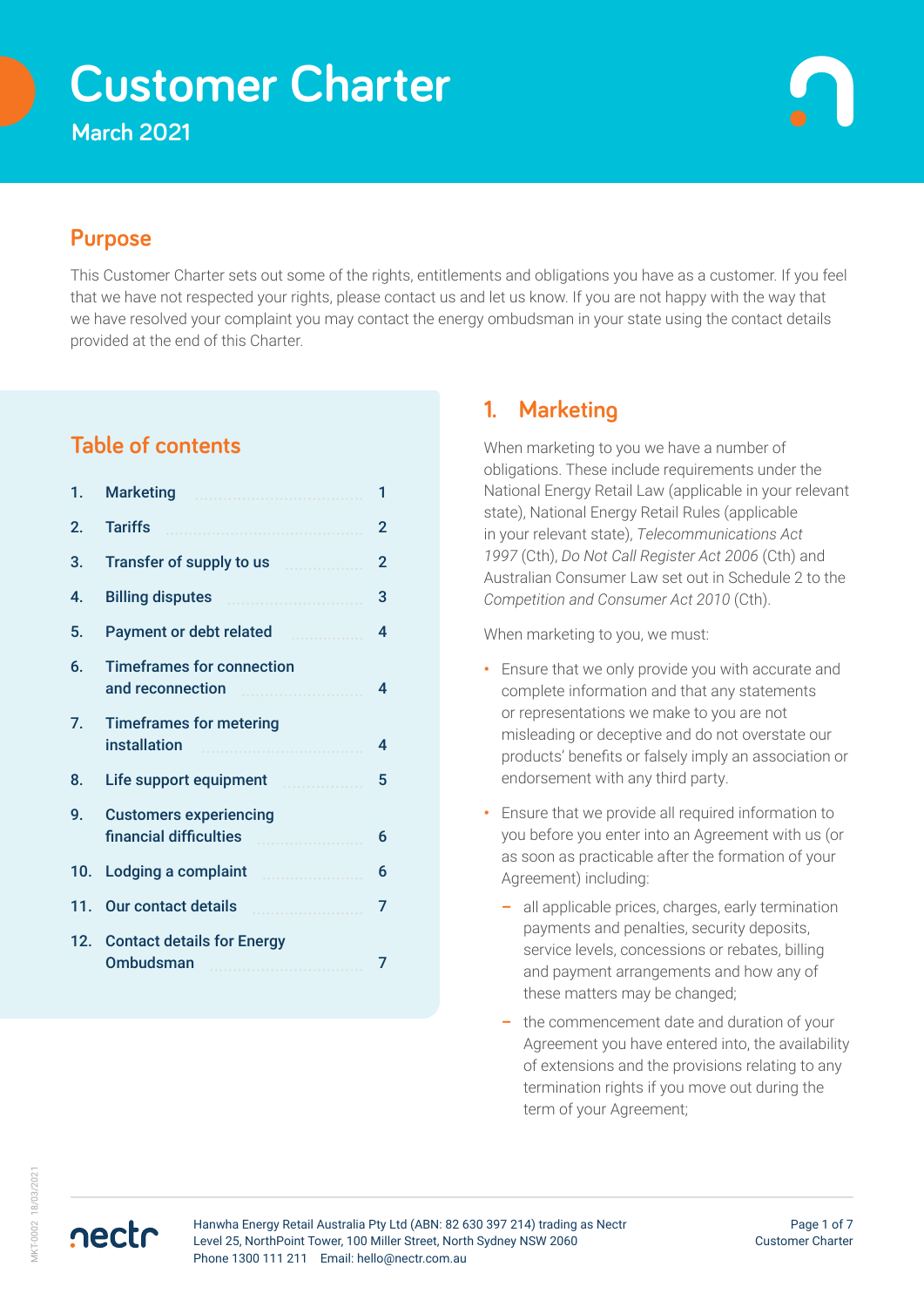- <span id="page-1-0"></span>**–** if any requirement must or may be complied with by an electronic transaction—how the transaction is to operate and, as appropriate, an indication that you will be bound by the electronic transaction or will be recognised as having received the information contained in the electronic transaction;
- **–** the rights that you have to withdraw from your Agreement during the Cooling Off Period; and
- **–** your right to complain to us in respect of any energy marketing activity conducted on our behalf and, if the complaint is not satisfactorily resolved by us, your right to complain to the relevant energy ombudsman in your State.
- **•** Maintain a 'no contact list' and not market to you if you are on our 'no contact list'.
- **•** Upon your request (either in person, electronically, by telephone or in writing) ensure that you are added to our 'no contact list' and that our marketing representatives do not contact you for a period of two years. You may renew your request to be added to our 'no contact list' at any time and as many times as you wish and we will respect that request for a further two-year period each time.
- **•** Comply with any signs you have displayed at your premises, including any signs stating that:
	- **–** canvassing is not permitted at the premises; or
	- **–** no advertising or similar material is to be left at the premises or in a letterbox or other receptacle at or associated with the premises.
- **•** Ensure records are kept of all energy marketing activities carried out by us or on our behalf by retail marketers, including details of energy marketing visits that have been conducted and telephone energy marketing calls that have been placed.
- **•** Before the formation of a prepayment meter market retail contract, we must provide you with the following additional information:
	- **–** the methods by which you can make payments to the prepayment meter system account and the locations of payment centres or recharge facilities (if relevant);
	- **–** the amount of emergency credit to be provided in the prepayment meter system;
- **–** details of the trial period at or before the expiry of which you may withdraw from your Agreement;
- **–** the method by which you may receive any rebate, concession or relief available under any government funded energy charge rebate, concession or relief scheme; and
- **–** dispute resolution options available to you.

# **2. Tariffs**

If at any time we offer you alternative tariffs or tariff options and you request a change to your tariff in accordance with the offer or option and you satisfy all of the conditions relating to that tariff or offer, we must transfer you to the new tariff or option within 10 business days.

When you transfer from one tariff type to another the effective date of the transfer is the date on which the meter reading is obtained or, where the transfer requires a change to the meter at the supply address, the date the meter change is completed.

If you notify us of a change of use at your premises we may require you to transfer to an applicable tariff for that use. If you fail to provide notice of a change of use at your premises we may provide you with notice and change your tariff to the applicable tariff for that use. This change will come into effect from the date on which the change of use occurred.

# **3. Transfer of supply to us**

The transfer of your account to us can only happen after we have taken the following steps:

**•** We must have your Explicit Informed Consent and a record of that Consent; and

*Explicit Informed Consent means that we (including our marketing representatives) must have clearly, fully and adequately disclosed all matters relevant to a decision to supply such Consent, including each specific purpose or proposed use of the Consent you provided.* 

**•** We have a customer retail contract in place to enable the sale of energy to you at your premises.

nectr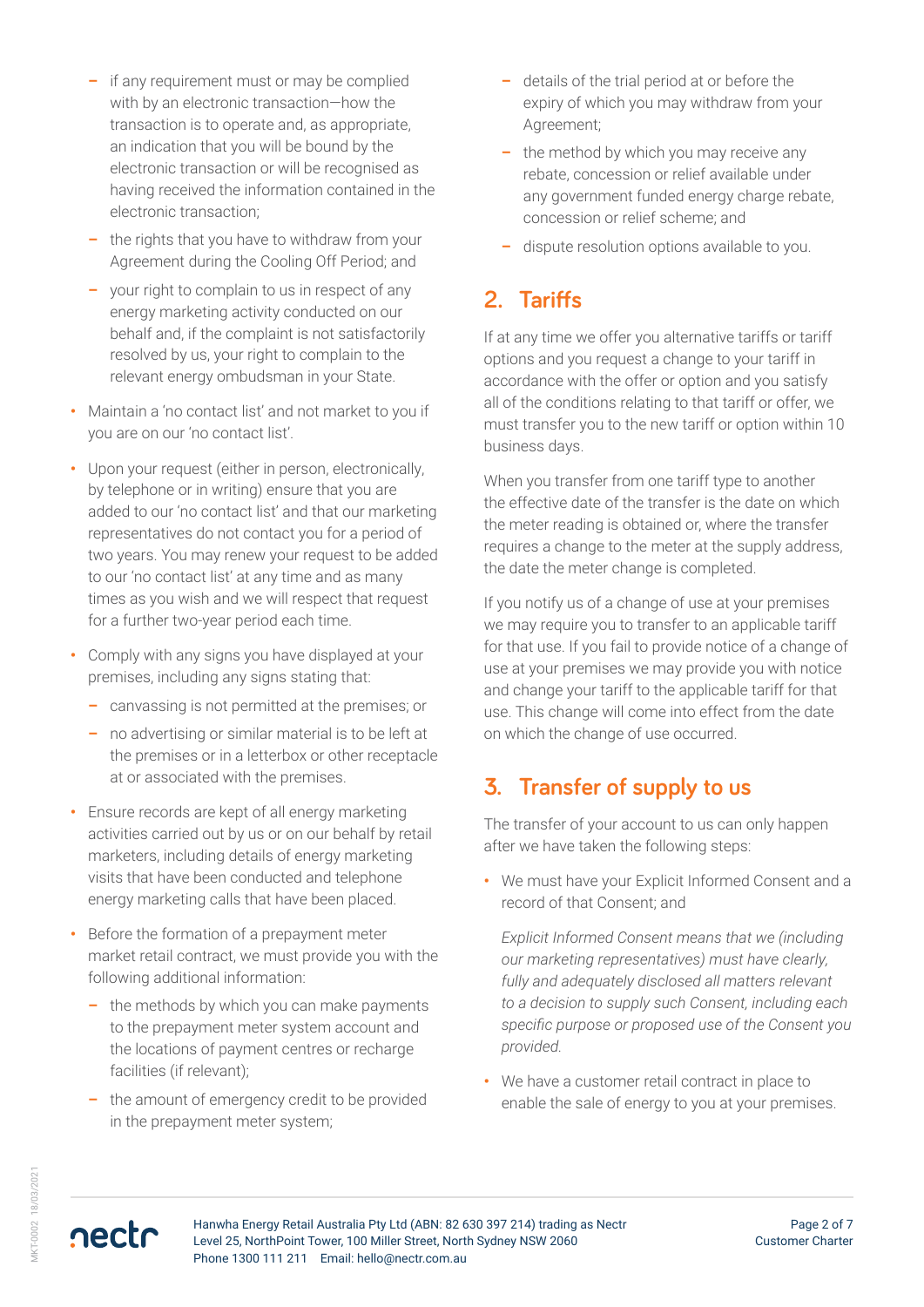<span id="page-2-0"></span>After receiving notification that we are the responsible retailer for the supply of energy we must, within 5 business days, notify you that we have commenced selling energy to you and the date of commencement.

If there is a delay in the date of transfer to you, we must, within 5 business days of becoming aware that a transfer has not occurred, notify you:

- **•** That the transfer did not occur;
- **•** The reason for the delay; and
- **•** The new expected date of completion of the transfer, if it is still proceeding.

If you consider that you have been transferred to us without your Explicit Informed Consent, our obligations to you include:

- **•** Upon request, we must provide you with evidence of Explicit Informed Consent provided by you within 10 days of your request;
- **•** If the issue of Explicit Informed Consent is raised within 12 months of your transfer to us and it is established that it was not provided or we do not have the required record, we must void your Agreement with us and not charge you for energy consumed; and
- **•** You may then be liable to your original retailer for energy consumed as if the transfer to us had not happened. If you have already paid us for energy consumed during the period (up to 12 months) we will pay those amounts to your original retailer.

# **4. Billing disputes**

When we issue you a bill that you dispute, we must ensure that we:

- **•** Conduct a review of your bill;
- **•** Notify you of the outcome of the review as soon as reasonably possible and in accordance with any time limits specified in our complaints and dispute resolution procedures;
- **•** Put a hold on any external collections or debt recovery action during the investigation of your complaint;
- **•** Request that you pay an outstanding amount only if it is:
	- **–** the lesser of either:

nectr

- **›** the amount we both agree is not in dispute, or
- **›** the amount equal to your average bill (not including any in dispute) over the last 12 months; and
- **–** any other bills that are properly due; or
- **•** Conduct a meter reading or metering data check or meter test upon request.

If, after conducting a review of the bill, we are satisfied that it is:

- **•** correct, we may require you to pay the amount of the bill that is still outstanding; or
- incorrect, we:
	- **–** must adjust the bill; and
	- **–** may require you to pay the amount of the bill that is still outstanding.

If you are not satisfied with our decision on your bill review or our proposed course of action, you may lodge a complaint with the relevant energy ombudsman in your state.

- **•** If your supply address is in New South Wales, this is the Energy & Water Ombudsman NSW (EWON).
- **•** If your supply address is in Queensland, this is the Energy & Water Ombudsman Queensland (EWOQ).
- **•** If your supply address is in South Australia, this is the Energy and Water Ombudsman SA (EWOSA).
- **•** If your supply address is in Australian Capital Territory, this is the ACT Civil & Administrative Tribunal (ACAT)

The contact details for each ombudsman are included at the end of this Customer Charter.

Regardless of where your supply address is located, if you have been undercharged because of any error by us we may only recover a maximum of 9 months' worth of charges without interest from the date you are notified and then offer you an instalment plan to pay any outstanding amount.

If you have been overcharged by \$50 or more, we will inform you within 10 business days after we become aware of the overcharge and pay that amount in accordance with your directions. If you have been overcharged by less than \$50, we will credit that amount to your next bill. No interest is payable on an amount overcharged.

MKT-0002 18/03/2021 **MKT-0002 18/03/2021**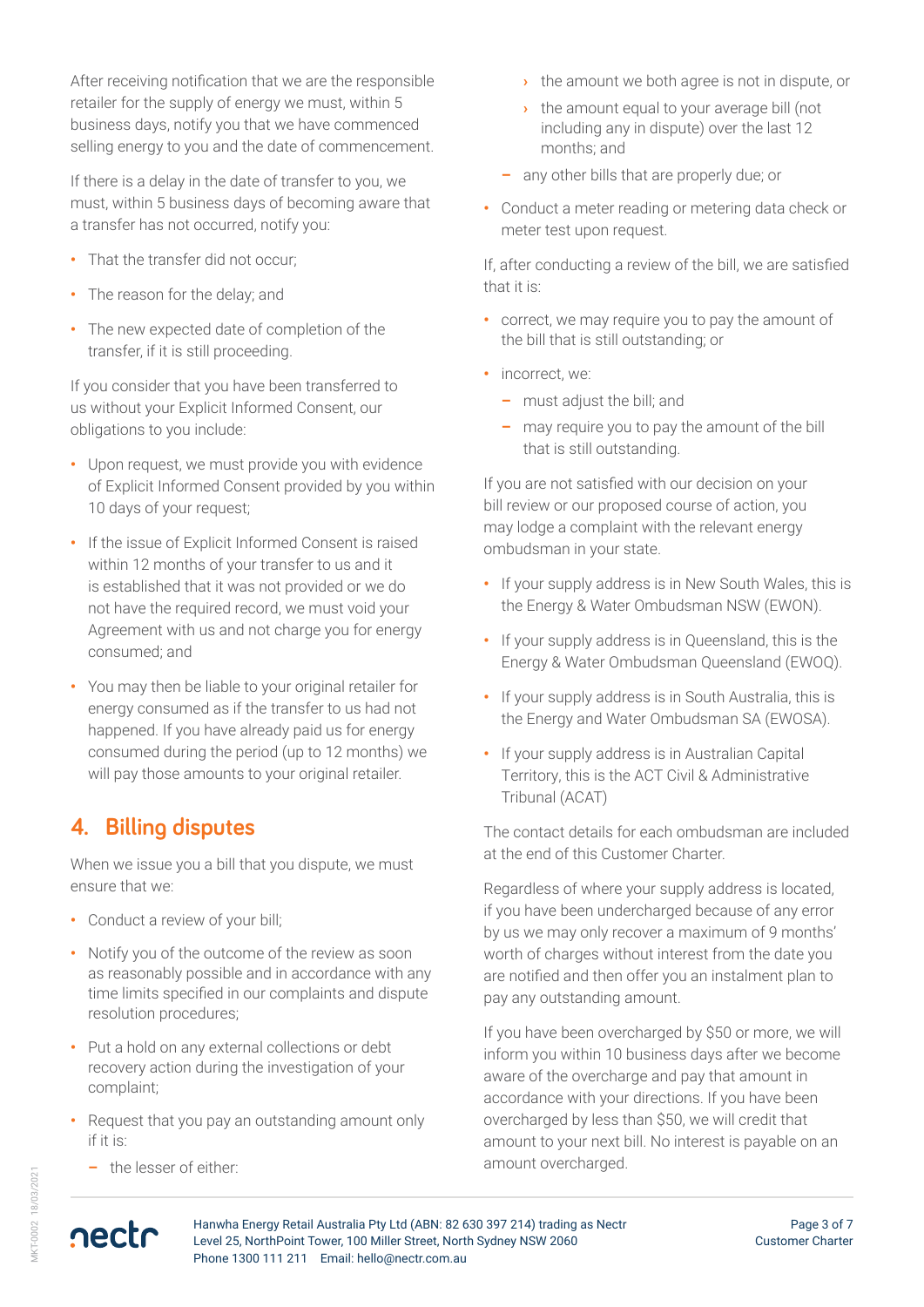<span id="page-3-0"></span>We must promptly provide you with your historical billing data with us for the previous 2 years on request.

Upon request, we must also give you information about your electricity consumption with us for up to 2 years.

# **5. Payment or debt related**

If you have a dispute about a debt or payment we must:

- **•** Conduct a review of your bill and any debt you have in accordance with the section on "Billing disputes" above;
- **•** Put a hold on any external collections or debt recovery action during the investigation of your complaint;
- **•** Review any payment plan you have in place to ensure that it accurately reflects your capacity to pay and considers any debt you have and your average consumption over 12 months; and
- **•** Not commence any proceedings for the recovery of the debt during the period of any payment plan which is being complied with.

If we enter into a direct debit payment arrangement with you, with your Explicit Informed Consent, we will ensure the arrangement covers the amount, initial date and frequency of the direct debits. We will then confirm in writing your right to cancel the direct debit agreement and our obligation to cancel that agreement. We immediately cancel a direct debit agreement on your request; and

Upon request, we will provide you with information about the availability of government funded energy charge rebate, concession or relief schemes.

# **6. Timeframes for connection and reconnection**

Subject to the actions and timeframes of your distributor, and unless otherwise agreed between you and us, we will aim to connect supply to an existing premises that is within our service territory by:

**•** the end of the next business day, if the request is made before 3:00pm AET on a business day; or

**•** the end of the second business day following the day the request is made, if the request is made after 3:00pm AET on a business day.

If the energy supply to your premises has been disconnected for any reason other than at the request of your distributor, we will reconnect the premises (or initiate a request to the distributor to reconnect the premises) within the above timeframes, if you have, within 10 working days of the disconnection:

- **•** Fixed the matter that led to the disconnection;
- **•** Made a request for reconnection; and
- **•** Paid any relevant additional charges.

Factors outside our control, such as access to property, safety and coordination with your distributor can impact expected timeframes and our obligations to you.

We may pass on costs to you that relate to charges payable for services by your distributor or a metering coordinator which are incurred in connection with, or which arise out of, your Agreement.

# **7. Timeframes for metering installation**

There are several situations where a new meter may need to be installed on your premises. The timeframes for installation depend on a number of factors:

- **•** If your premises are not connected to a distribution system to allow the flow of electricity, for example, if your premises are a new build (a new connection);
- **•** If you request a meter to be installed at your premises, for example, where you wish to update to one of our plans that requires installation of a new meter, and there is no new connection or connection alteration required (existing connection);
- **•** If you request a meter to be installed at your premises, for example, where you wish to update to one of our plans that requires installation of a new meter, and a connection alteration is required (connection alteration).

We explain here what each type of metering installation involves and what our obligations to you are if you are a small customer. If you are not sure whether you are a small customer, please get in contact with us.

/KT-0002 18/03/2021 MKT-0002 18/03/2021

nectr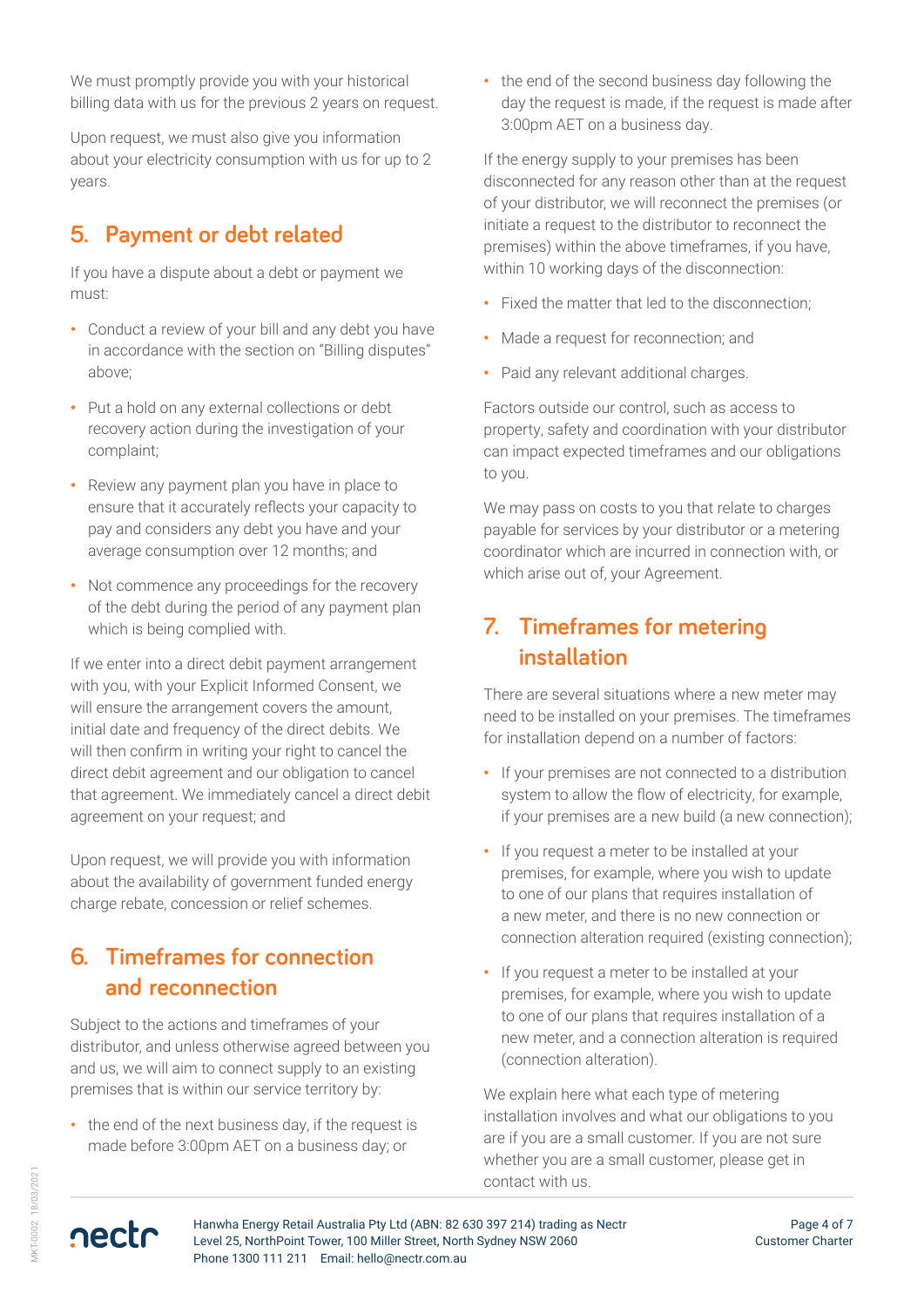### <span id="page-4-0"></span>7.1 New connection

When your premises includes a new connection, we will seek to agree with you a timeframe for installation. Where we cannot agree on a timeframe, we will generally have 6 business days from being informed that your premises are connected to a distribution system to allow the flow of electricity to install the meter

There are some circumstances where those timeframes will not apply for a new connection, including where:

- **•** You have not entered into an agreement with us for the meter to be installed;
- **•** The proposed site for the meter at your premises is not accessible or safe or ready for the meter to be installed;
- **•** Your premises are not connected to a distribution system to allow the flow of electricity;
- **•** Installing the meter will require an interruption to the supply to another retail customer; or
- **•** You have entered into an aggregated electricity consumption agreement with us for the relevant premises and that agreement specifically provides for the timeframes not to apply.

#### 7.2 Existing connection

When you have requested us to install a meter at your premises and there is no new connection or alteration required, we will seek to agree with you on a timeframe for installation. Where we cannot agree on a timeframe, we will generally have 15 business days from receiving your request to install the meter.

There are some circumstances where those timeframes will not apply for such an installation, including where:

- **•** You have not entered into an agreement with us for the meter to be installed;
- **•** The proposed site for the meter at your premises is not accessible or safe or ready for the meter to be installed;
- **•** Installing the meter will require an interruption to the supply to another retail customer; or

**•** You have entered into an aggregated electricity consumption agreement with us for the relevant premises and that agreement specifically provides for the timeframes not to apply.

### 7.3 Connection alteration

When you have requested us to install a meter at your premises and an alteration is required to be made to the connection, we will arrange for the meter to be installed by a date agreed between you and the distributor (where the distributor is providing the alteration). Where you and the distributor cannot agree on a timeframe, we will generally have 15 business days from receiving your request to install the meter.

There are some circumstances where those timeframes will not apply for an alteration, including where:

- **•** You have not entered into an agreement with us for the meter to be installed;
- **•** The proposed site for the meter at your premises is not accessible or safe or ready for the meter to be installed;
- **•** Installing the meter will require an interruption to the supply to another retail customer;
- **•** You have not met the conditions that you are required to comply with under your connection contract between you and the distributor;
- **•** You have entered into an aggregated electricity consumption agreement with us for the relevant premises and that agreement specifically provides for the timeframes not to apply; or
- **•** An augmentation is required prior to the installation, but such augmentation has not yet been completed.

We may pass on costs to you that relate to charges payable for services by your distributor or a metering coordinator, which are incurred in connection with, or which arise out of, your Agreement.

# **8. Life support equipment**

If a person living at the supply address under your Agreement requires life support equipment, you must advise us and register your supply address with us or the network distributor for your supply address. You

/KT-0002 18/03/2021 MKT-0002 18/03/2021

nectr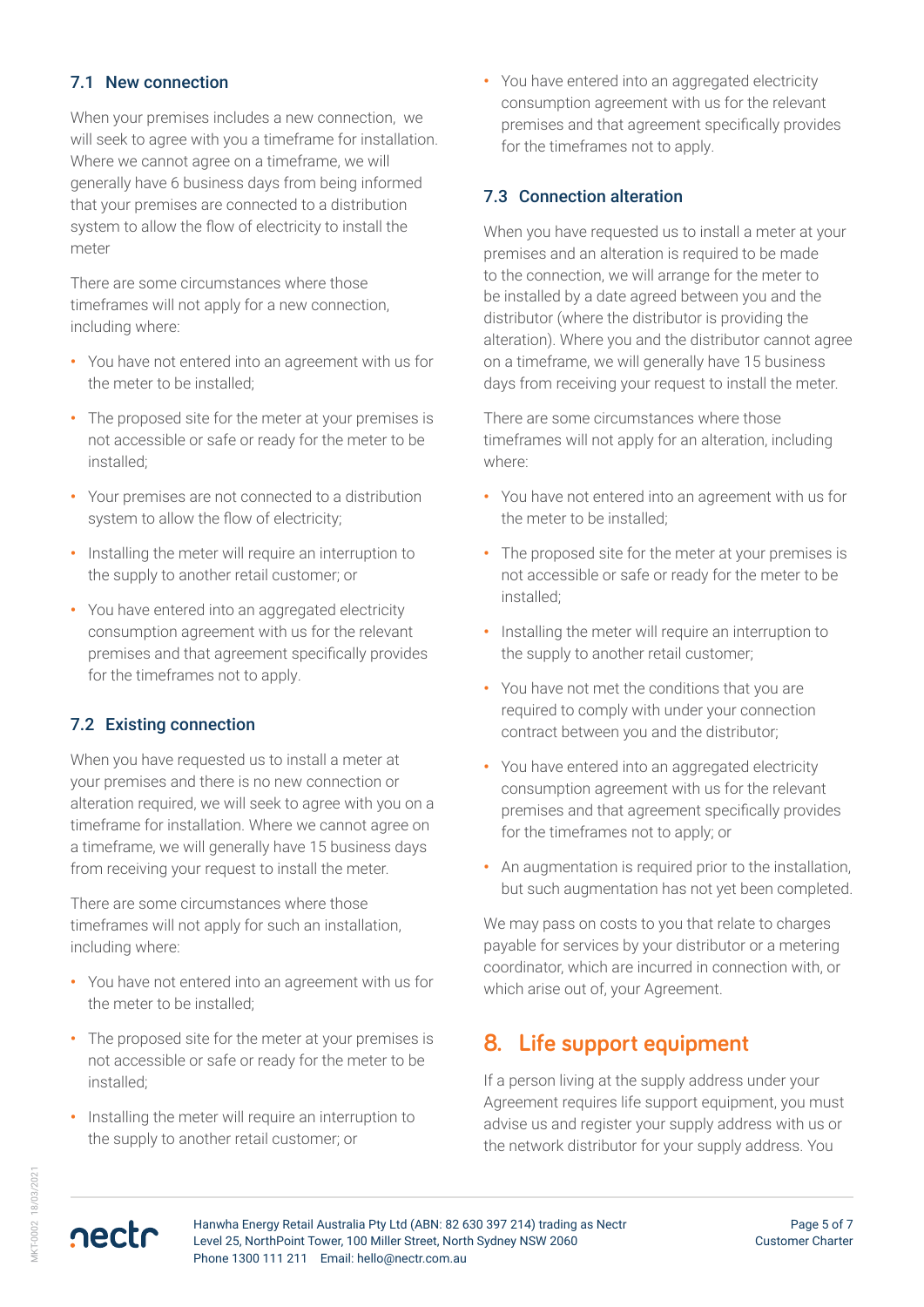<span id="page-5-0"></span>must provide the details of the life support equipment required together with a signed confirmation form from a medical practitioner of the requirement for this equipment. If you inform us that a person living at the supply address requires life support, we must give you 50 business days to provide written confirmation from a medical professional. We must provide you with at least two written notices to remind you that you must provide this confirmation.

Please refer to [www.nectr.com.au/customer-assistance](https://www.nectr.com.au/customer-assistance) for further information or contact us using the contact details below.

# **9. Customers experiencing financial difficulties**

We understand that sometimes life doesn't go according to plan and during this time, you may need assistance to keep up with your energy payments. We support our customers who are experiencing hardship and in our Customer Hardship Policy, we explain what help is available to you as a Nectr customer and how you can access it should you experience financial difficulties.

If at any time you contact us to let us know you are, or we determine you are, in financial hardship, we will:

- **•** Provide you with clear information in a timely manner on what assistance is available to you under our Hardship Policy;
- **•** As soon as reasonably practicable, provide you with the assistance you are entitled to under our Hardship Policy;
- **•** Be respectful, compassionate and treat your circumstances with sensitivity and respect for your privacy;
- **•** Take into account all of your circumstances which we are aware of, and, on that basis, act fairly and reasonably;
- **•** Provide you equitable access to our Hardship Policy and ensure that it is consistently applied in a transparent way;
- **•** Maintain customer assistance programs, such as affordable payment plans and the acceptance of alternative payment methods in accordance with our Hardship Policy;
- **•** Regularly monitor your account during your participation in our hardship program, including quarterly reviews of your participation in the hardship program to make sure any existing payment plan remains affordable and you are receiving the right assistance; and
- **•** Be transparent and accessible and community to you, your nominated support person, financial counsellors and community assistance agencies where necessary and always with your consent.

We will provide you with a copy of our Hardship Policy upon request and at no cost to you. It is also available on our website: [www.nectr.com.au/hardship-policy](https://www.nectr.com.au/hardship-policy)

# **10. Lodging a complaint**

We continually strive to deliver a positive customer experience with every interaction. We understand, however, that we may not be able to prevent some level of dissatisfaction despite our best efforts.

If you have a complaint, you may lodge that complaint by contacting us in accordance with our contact details listed in this Customer Charter. You may lodge a complaint about any aspect of our service.

Our Complaints Handling Policy is available on our website at [www.nectr.com.au/complaints-handling](https://www.nectr.com.au/complaints-handling-policy)[policy](https://www.nectr.com.au/complaints-handling-policy)

When dealing with a complaint we agree to:

- **•** Listen to you and treat you with respect;
- **•** Address your complaint with integrity and in an equitable, objective and unbiased manner;
- **•** Acknowledge receipt of your complaint promptly, and preferably within 3 working days;
- **•** Assess your complaint on its merits and involve you and your representatives, as appropriate in the process as far as possible;
- **•** Respond flexibly to address your complaint; and
- **•** Provide you with reasons for our decisions and any options for redress or review.

We will not disconnect your premises during this process if your complaint relates directly to the reason for disconnection.